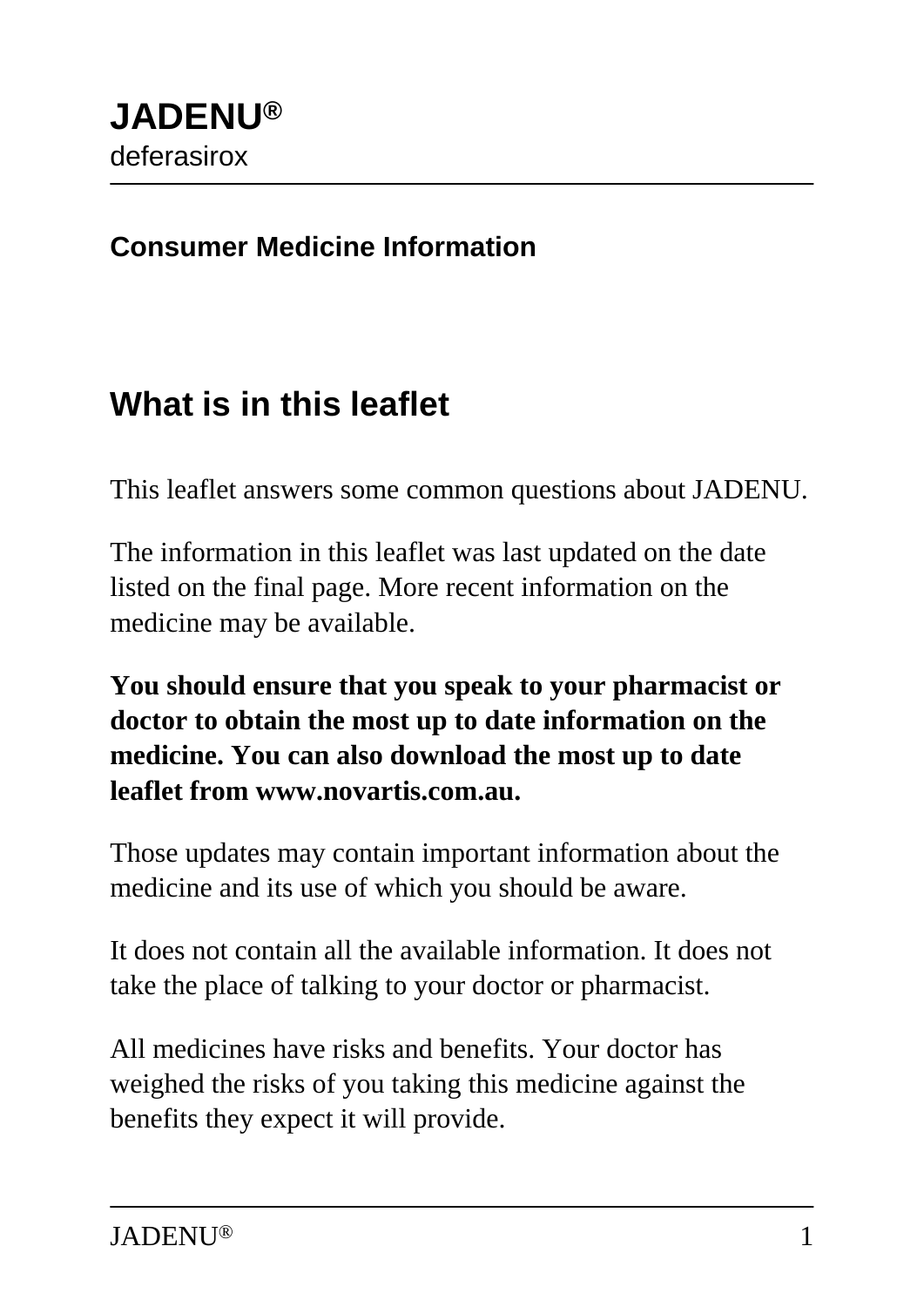**If you have any concerns about this medicine, ask your doctor or pharmacist.**

#### **Keep this leaflet with the medicine.**

You may need to read it again.

# **What JADENU is used for**

JADENU is used to treat a condition called iron overload, which happens when the body has too much iron. This can occur after repeated blood transfusions.

The body has no natural way to remove excess iron which comes with blood transfusions.

JADENU is also used to treat patients who have iron overload associated with their thalassemia syndromes, but who are not transfusion dependent. In patients with non-transfusiondependent thalassemia syndromes, iron overload may develop over time due to increased absorption of dietary iron in response to low blood cell counts.

Over time, this excess iron can damage important organs such as the liver and heart.

This medicine contains an active substance called deferasirox. It attaches itself to the iron molecules to remove the excess iron from the body. This will help prevent iron-induced organ damage.

#### **JADENU is to be taken every day.**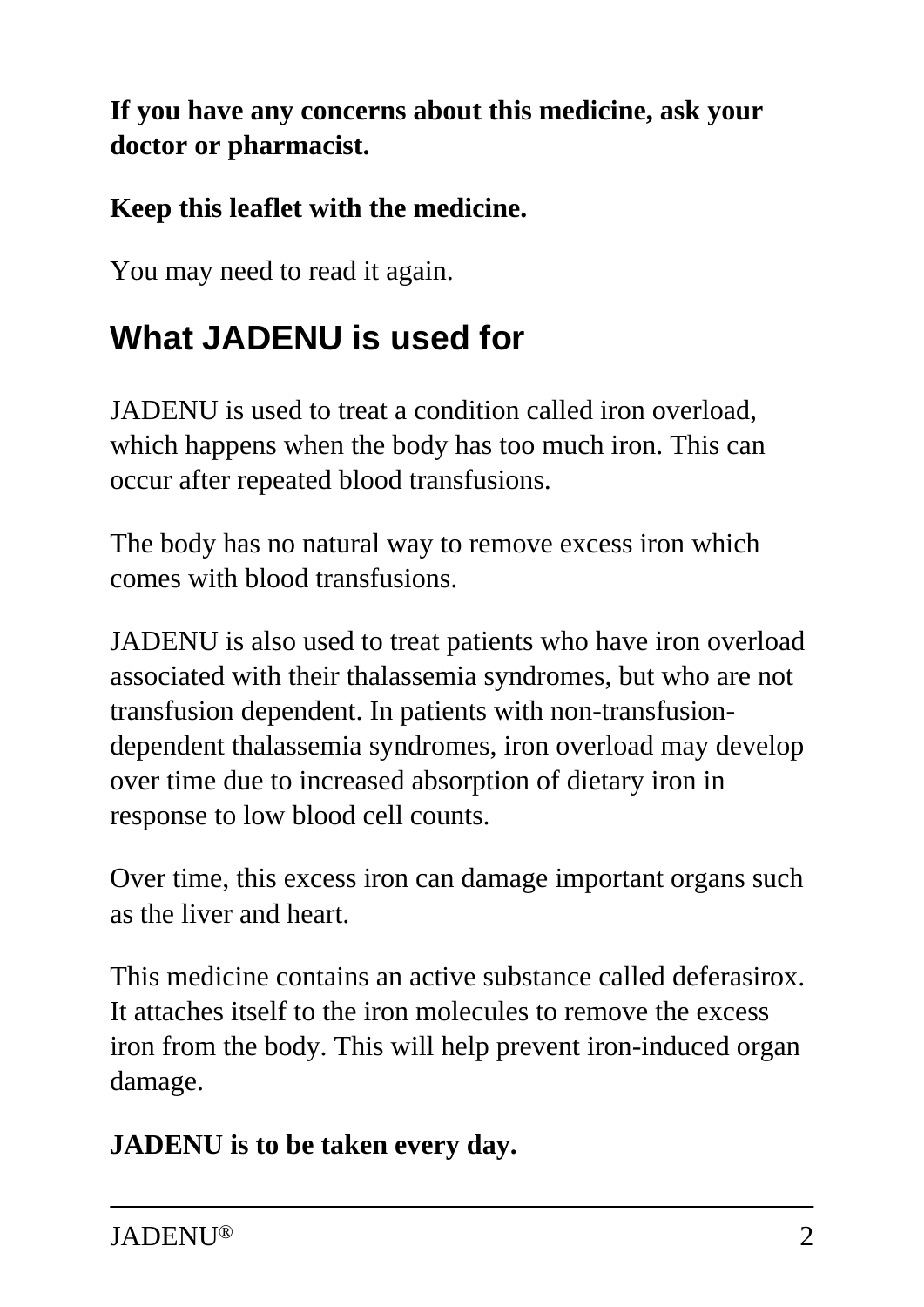This type of medicine must be taken every day to help remove the excess iron from your body.

#### **Ask your doctor if you have any questions about why this medicine has been prescribed for you.**

Your doctor may have prescribed it for another reason.

This medicine is not addictive.

This medicine is available only with a doctor's prescription.

# **Before you take JADENU**

### **When you must not take it**

#### **Do not take JADENU if you have an allergy to deferasirox, the active ingredient, or to any of the other ingredients listed at the end of this leaflet.**

Some of the symptoms of an allergic reaction may include shortness of breath, wheezing or difficulty breathing; swelling of the face, lips, tongue or other parts of the body; rash, itching or hives on the skin.

If you develop a severe rash, or experience difficulty breathing and dizziness or swelling mainly of the face and throat (signs of severe allergic reaction) STOP taking JADENU immediately and tell your doctor straight away.

#### **Do not take this medicine if you have severe kidney problems.**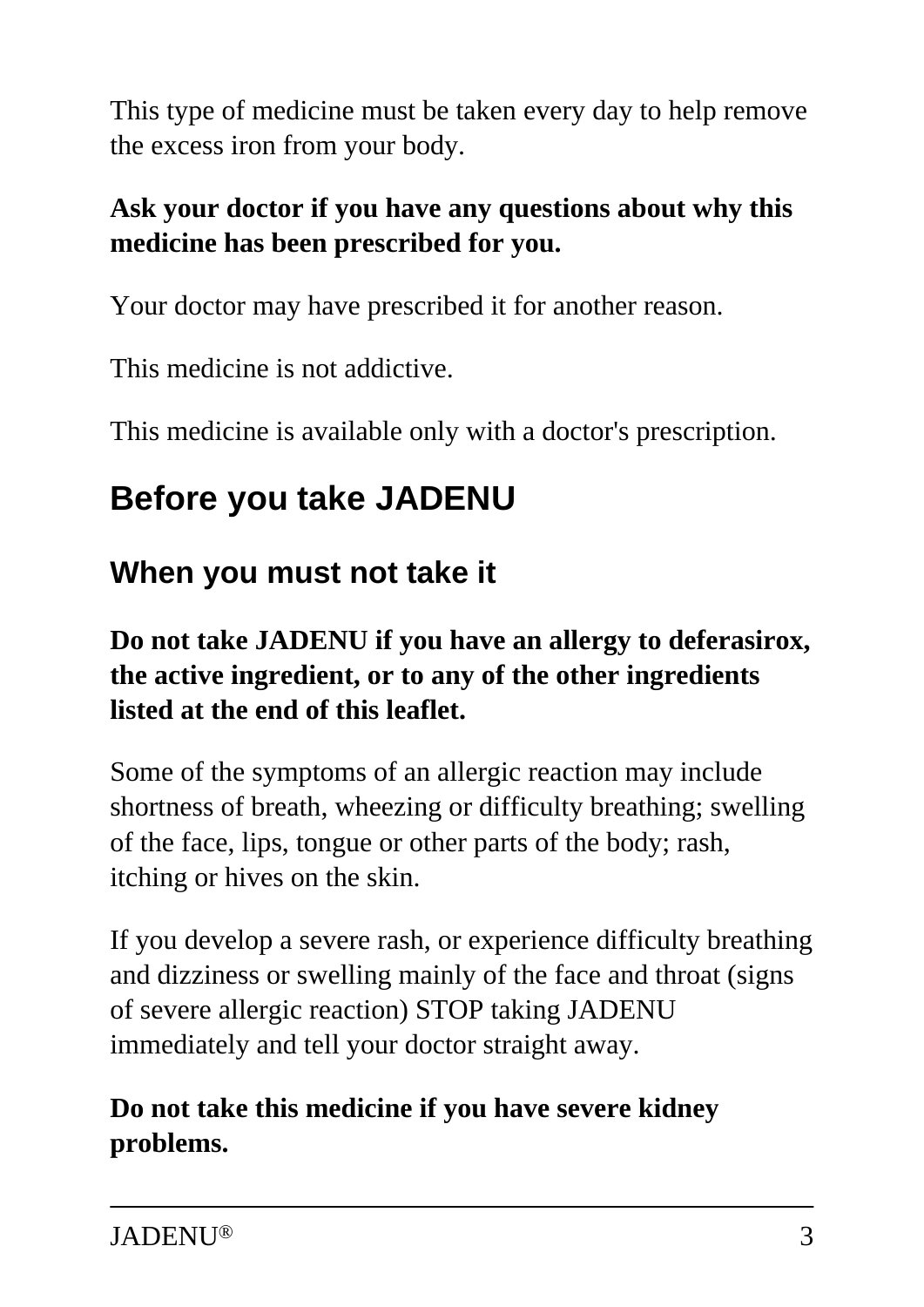**Do not take this medicine if you have low level of platelets or white blood cell counts.**

**Do not take this medicine if you have an advanced stage of myelodysplastic syndrome (MDS) or advanced cancer.**

**Do not take this medicine after the expiry date printed on the pack or if the packaging is torn or shows signs of tampering.**

In that case, return it to your pharmacist.

### **Before you start to take it**

**Tell your doctor if you have allergies to any other medicines, foods, preservatives or dyes.**

**Tell your doctor if you have a low level of platelets or white blood cells in your blood test.**

**Tell your doctor if you have or have had any problems with your kidneys or liver.**

Your doctor may want to take special precautions in this case.

#### **Tell your doctor if you are pregnant or plan to become pregnant or are breast-feeding.**

Your doctor can discuss with you the risks and benefits involved.

## **Taking other medicines**

**Tell your doctor or pharmacist if you are taking any other medicines, including any that you buy without a**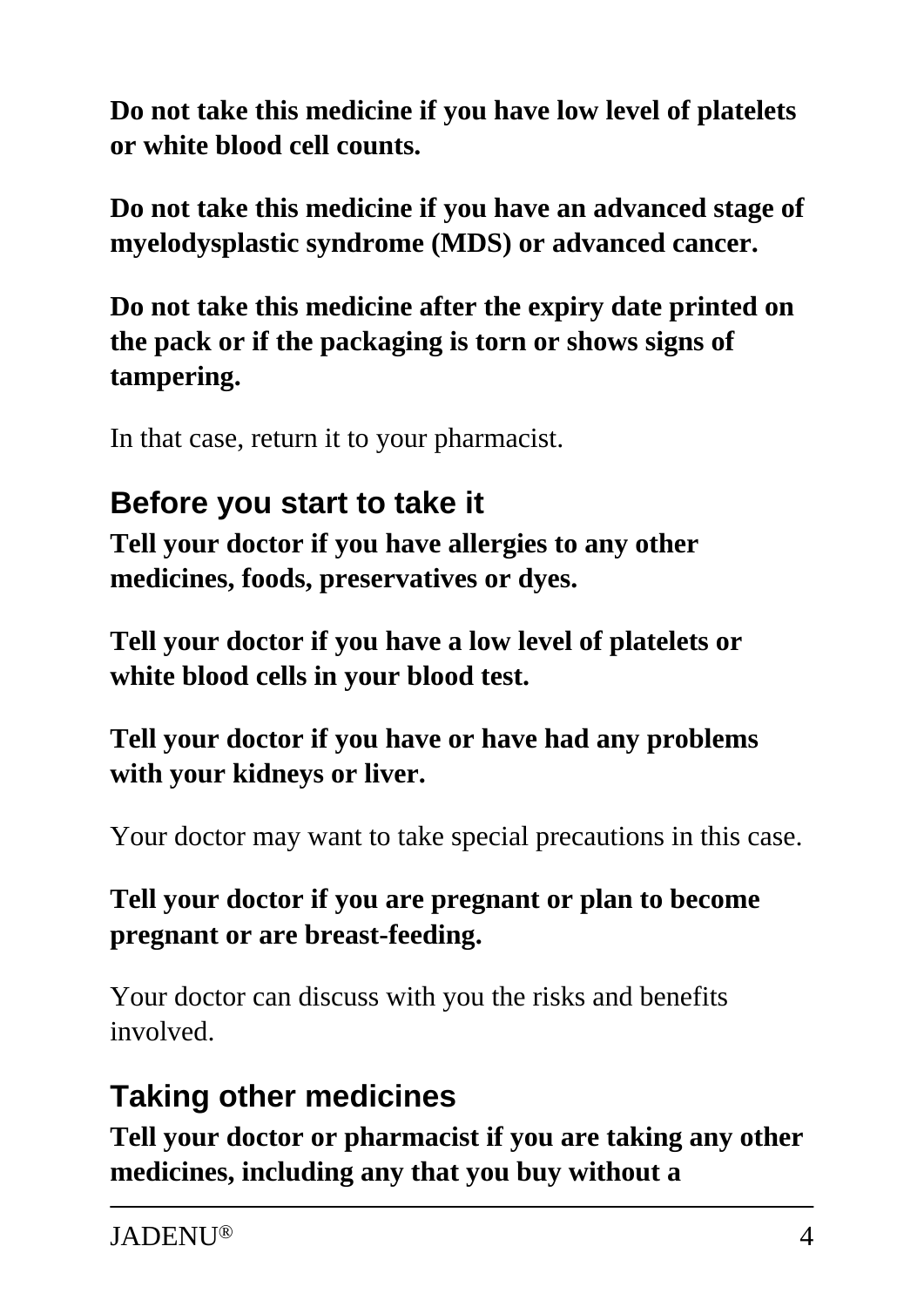#### **prescription from your pharmacy, supermarket or health food shop.**

Some medicines and JADENU may interfere with each other. These include:

- cyclosporin, used in transplantation to prevent organ rejection or to treat rheumatoid arthritis or atopic dermatitis
- midazolam (a medicine used to sedate)
- simvastatin (medicines used to lower cholesterol)
- hormonal contraceptive agents (birth control medicines). Their effectiveness may be reduced while taking JADENU. Use additional contraception.
- certain painkillers or anti-inflammatory medicines (e.g. aspirin, ibuprofen, corticosteroids)
- oral bisphosphonates (medicines used to treat osteoporosis)
- anticoagulant medicines (medicines used to prevent or treat blood clotting)
- antacid preparations containing aluminium, which should not be taken at the same time of day as JADENU
- a medicine for type 2 diabetes called repaglinide
- certain medicines for epilepsy or sedation (phenytoin, phenobarbitone)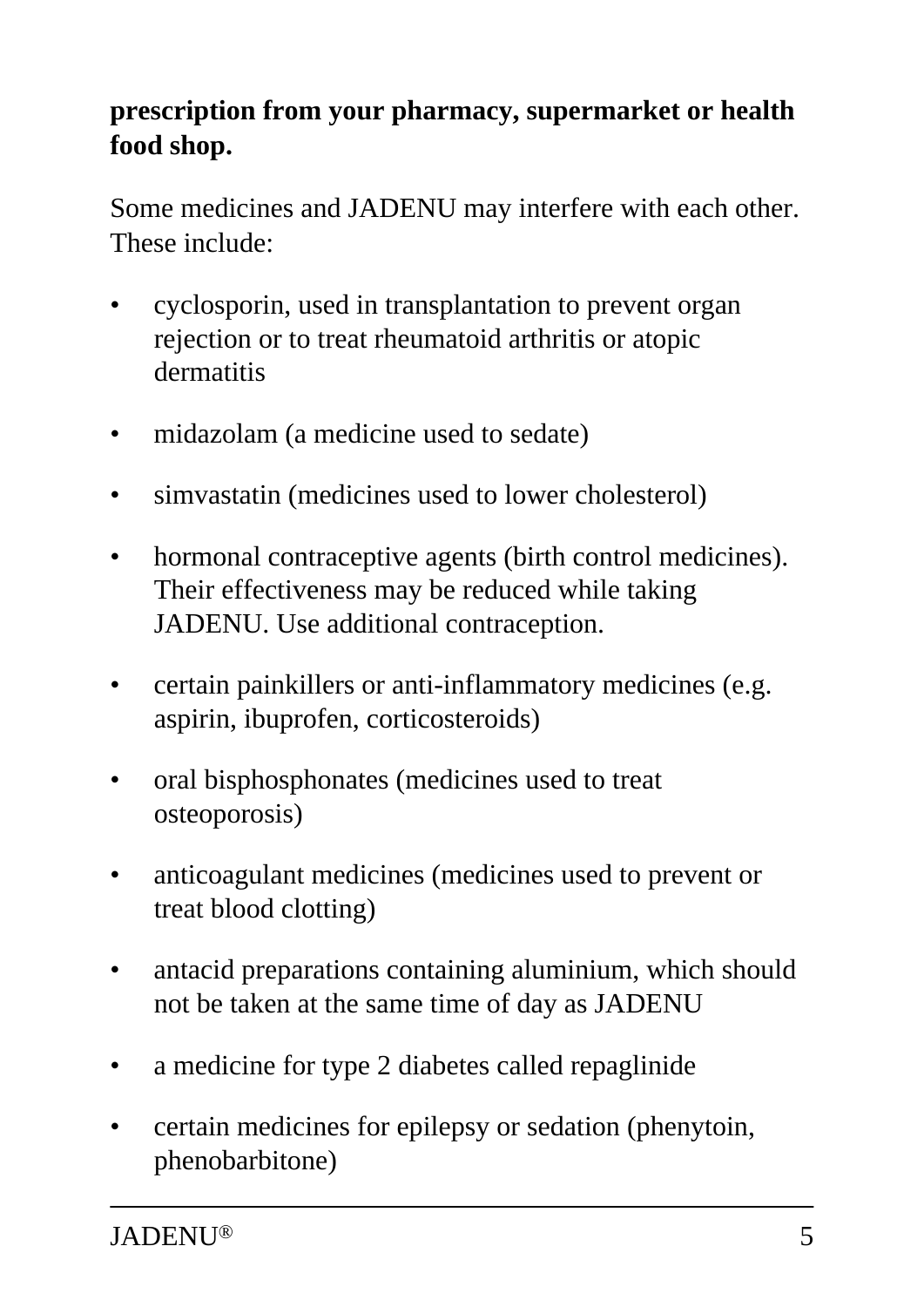- a medicine for HIV called ritonavir
- a medicine for tuberculosis called rifampicin
- a medicine for cancer called paclitaxel
- a medicine used to remove bile acids called cholestyramine
- theophylline (used to treat respiratory diseases such as asthma).
- busulfan (used as treatment prior to bone marrow transplant)

Other medicines that are processed like theophylline in the body and your doctor should know about include: clozapine, cyclobenzaprine, imipramine, haloperidol, fluvoxamine, mexiletine, naproxen, olanzapine, riluzole, tacrine, tizanidine, zileuton and zolmitriptan.

Your doctor may need to test the level of some of these medicines in your blood. Your doctor will take these tests into consideration when deciding on the most suitable dose of these medicines for you.

You may need to take different medicines. Your doctor and pharmacist have more information.

**If you have not told your doctor about any of these things, tell him/her before you start taking this medicine.**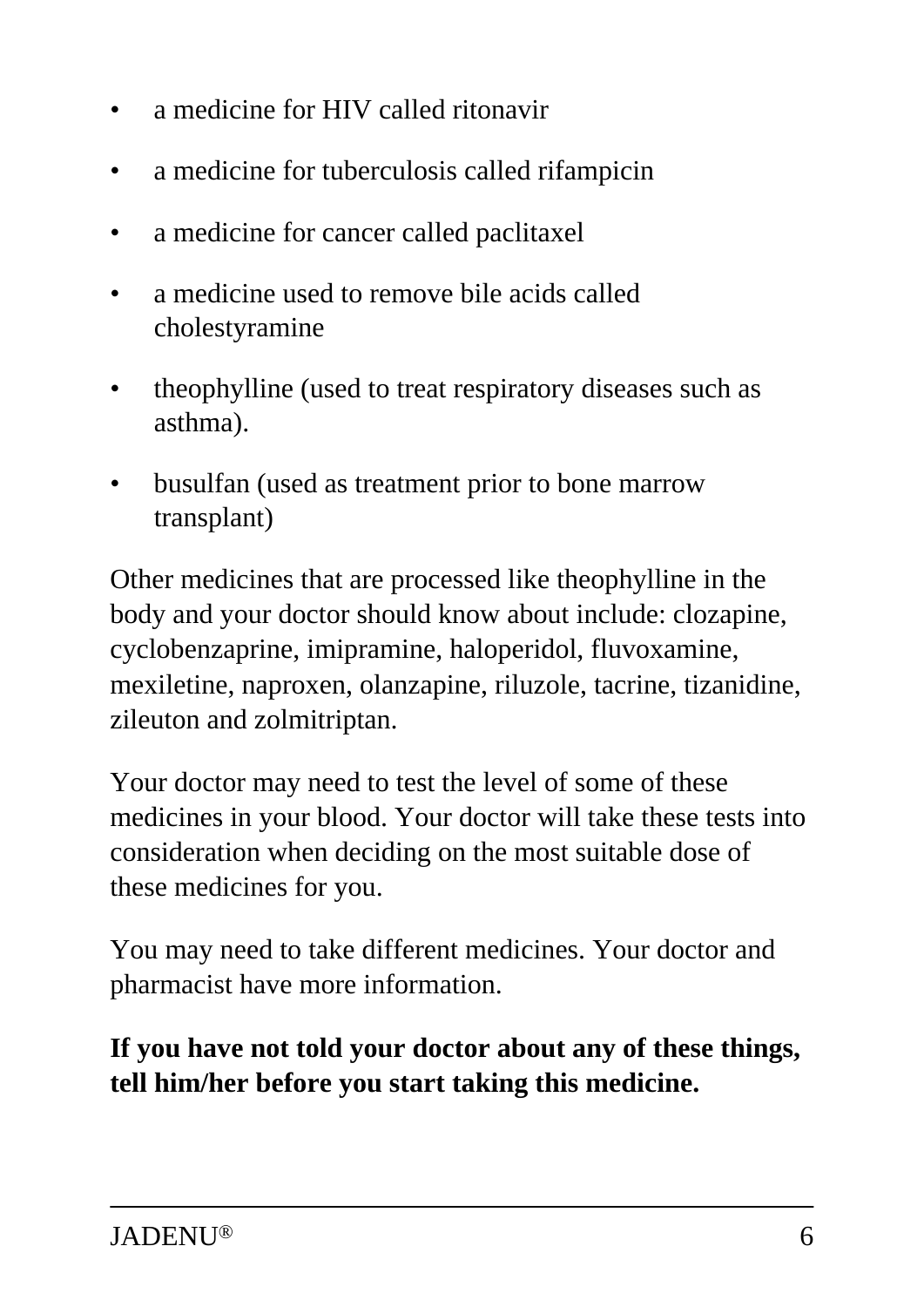# **How to take JADENU**

#### **Follow all directions given to you by your doctor or pharmacist carefully.**

They may differ from the information contained in this leaflet.

**If you do not understand the instructions on the label, ask your doctor or pharmacist for help.**

**JADENU is a different formulation of EXJADE® with the same active ingredient, deferasirox; however, the dose will change when switching between EXJADE and JADENU.**

## **How much to take**

The dose of JADENU is related to body weight for all patients. Your doctor will calculate the dose you need and tell you how many tablets to take each day.

The usual starting dose is 14 mg per kilogram body weight each day for patients receiving regular blood transfusions.

For patients NOT receiving regular blood transfusions, the usual starting dose is 7 mg per kilogram body weight.

A higher or lower starting dose may be recommended by your doctor based on your individual treatment needs.

Depending on your response, your doctor may increase the dose to a maximum 28 mg per kilogram body weight each day if you receive regular blood transfusions or 14 mg per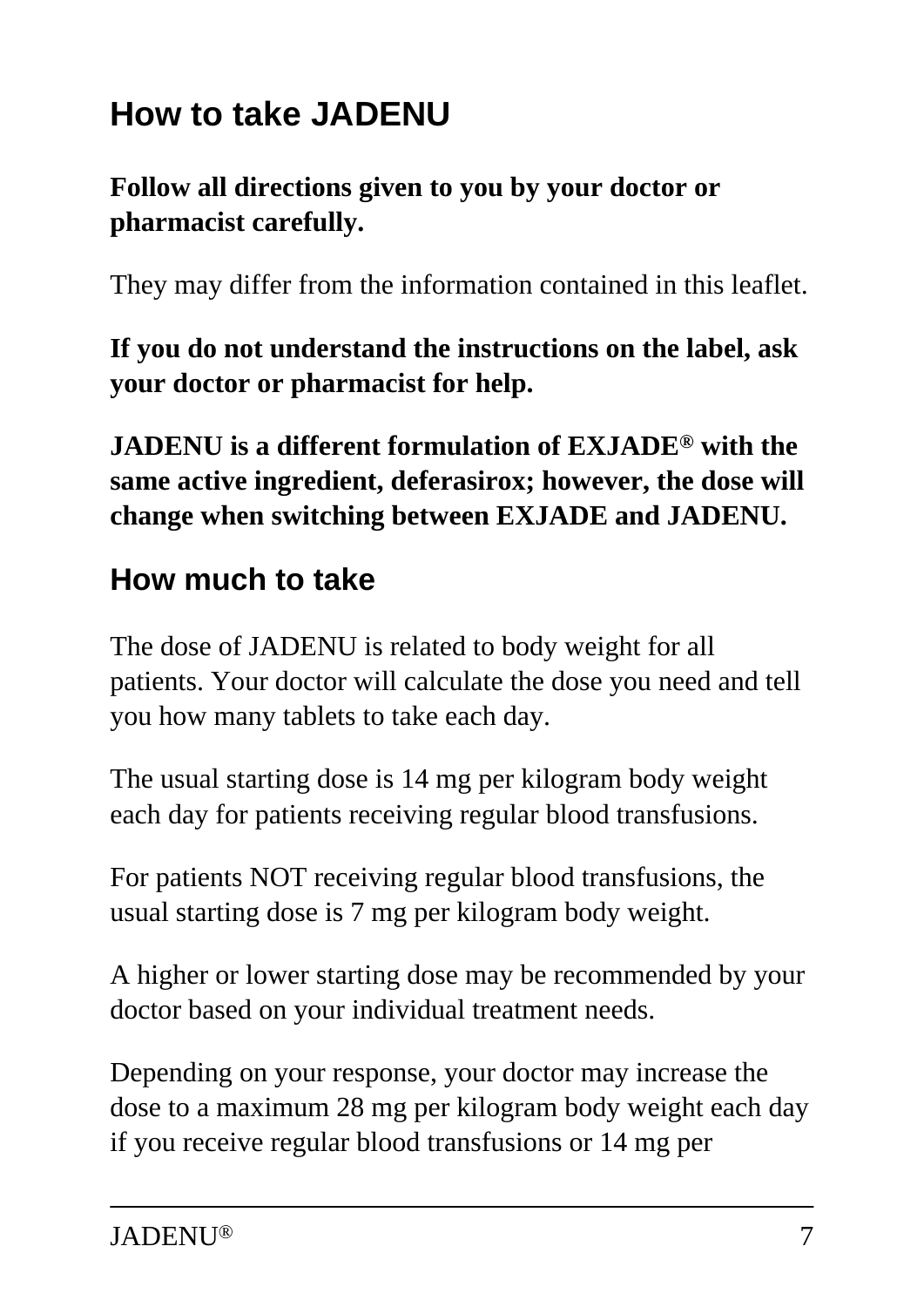kilogram body weight if you are NOT receiving regular blood transfusions.

## **How to take it**

• Take JADENU once a day, every day, at about the same time each day with some water.

• Take the tablets either on an empty stomach or with a light meal.

• The film-coated tablets should not be taken with a high fat meal.

• If you cannot swallow the tablets whole, you can crush them. Then sprinkle all of it onto soft food like yogurt or apple sauce (apple puree). You should then eat it all immediately. Do not keep any to have later.

Taking JADENU at the same time each day will help you remember when to take your tablets.

## **How long to take it**

#### **Do not stop taking JADENU unless your doctor tells you to - even if you feel well.**

This medicine helps to control your condition, but does not cure it. Therefore, you must take it every day. Continue taking the medicine as long as your doctor tells you to.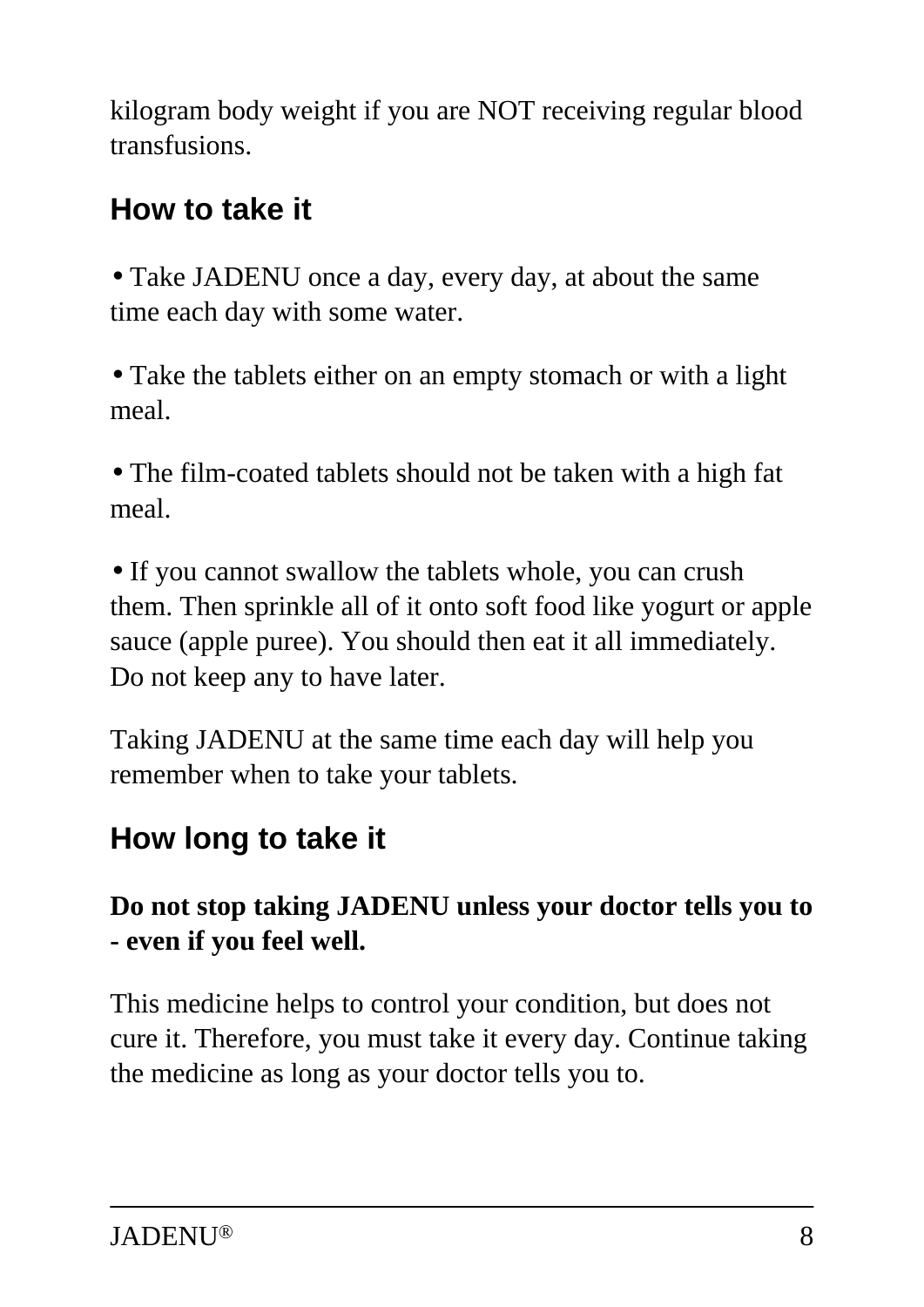## **If you forget to take it**

**If it is almost time for your next dose, skip the dose you missed and take the next dose when you are meant to.**

**Otherwise, take it as soon as you remember, and then go back to taking it as you would normally.**

#### **Do not take a double dose to make up for the dose that you missed.**

This may increase the chance of you getting an unwanted side effect.

**If you have trouble remembering to take your medicine, ask your pharmacist for some hints.**

### **If you take too much (overdose)**

**Immediately telephone your doctor or the Poisons Information Centre (telephone 13 11 26) for advice, or go to Accident and Emergency at the nearest hospital, if you think that you or anyone else may have taken too much JADENU. Do this even if there are no signs of discomfort or poisoning. Keep the telephone numbers for these places handy.**

If you have taken too much Jadenu, you may experience effects such as abdominal pain, nausea, vomiting, headache, diarrhoea and kidney or liver problems that can be serious.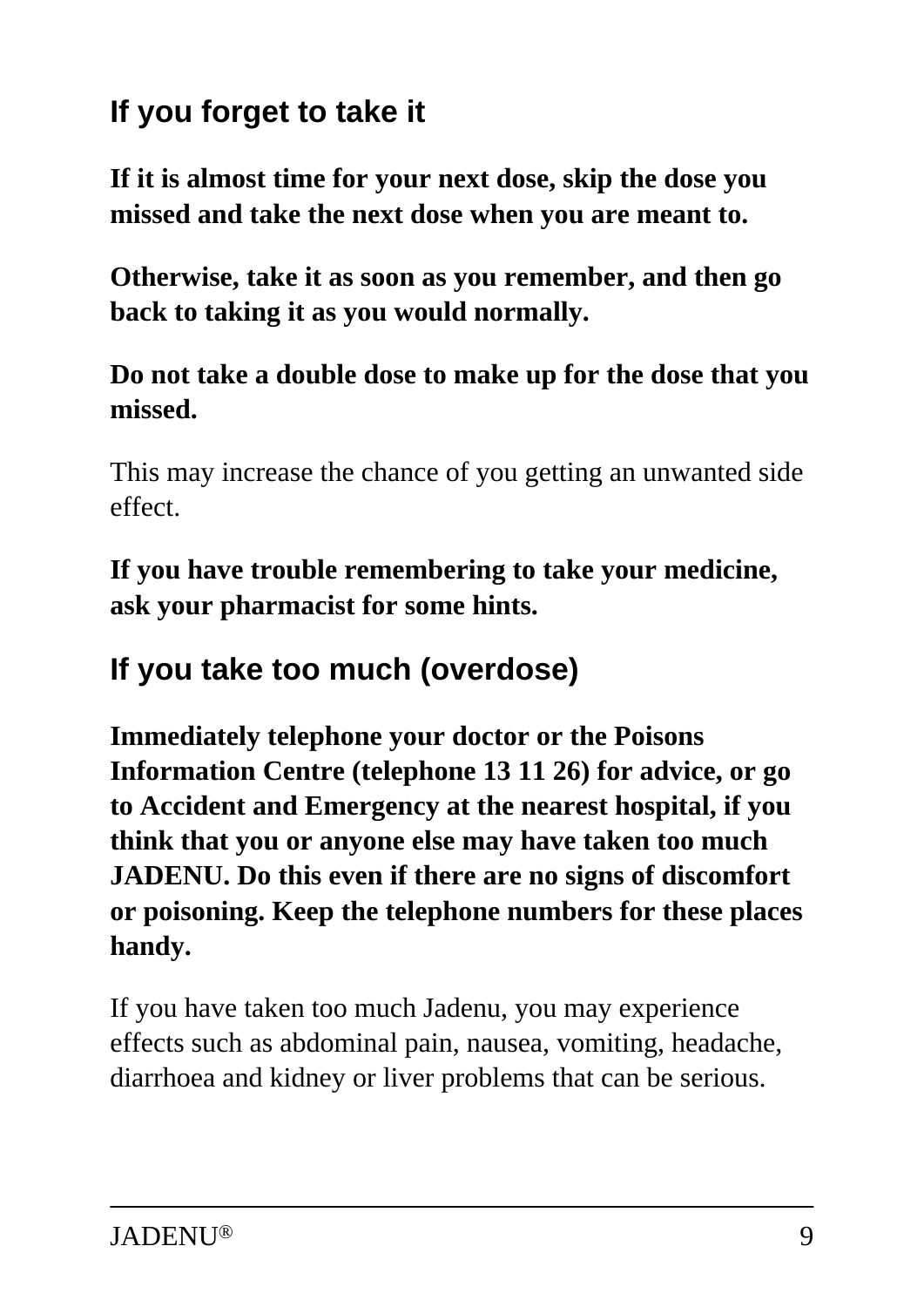# **While you are taking JADENU**

### **Things you must do**

#### **If you notice substantially reduced urine output, tell your doctor straight away.**

This could be a sign of a problem with your kidneys.

#### **Elderly patients should be monitored closely by their doctor.**

Elderly patients may experience more side effects than younger patients and their doctor may adjust their dose.

#### **Keep all of your doctor's appointments so that your progress can be checked.**

Your doctor will do regular tests (blood, urine or Magnetic Resonance Imaging (MRI)) to make sure the medicine is working and to prevent unwanted side effects. Your doctor will also use these tests to decide when you should stop taking JADENU.

Your eyesight and hearing may be tested during treatment as a precautionary measure.

#### **If you become pregnant while taking this medicine, tell your doctor immediately.**

It may affect your developing baby. Your doctor will discuss the risks and benefits of continuing treatment in this case.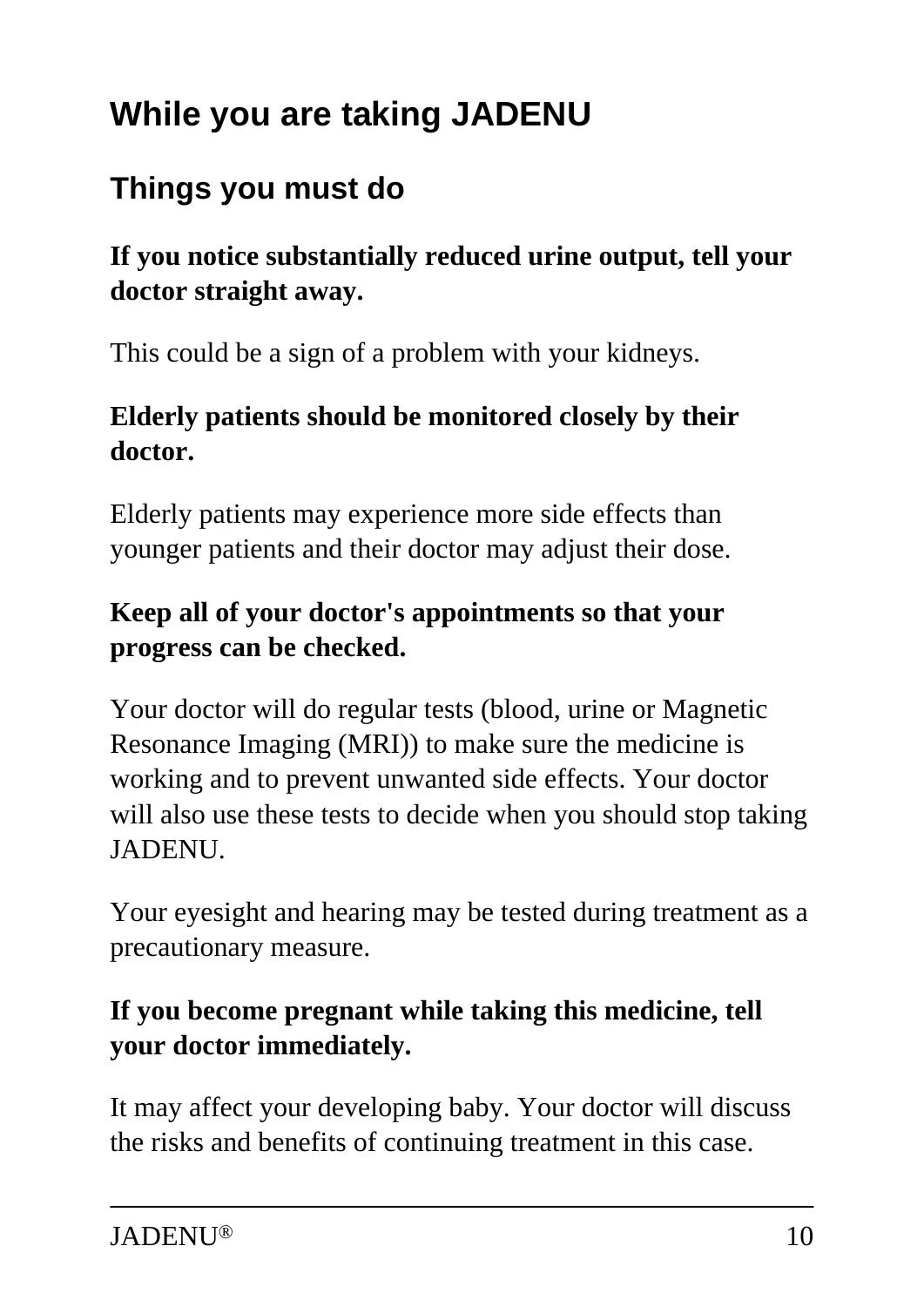#### **If you are going to have surgery, tell the surgeon or anaesthetist that you are taking this medicine.**

It may affect other medicines used during surgery.

**If you are about to be started on any new medicine, remind your doctor and pharmacist that you are taking this medicine.**

**Tell any other doctors, dentists, and pharmacists who treat you that you are taking this medicine.**

### **Things you must not do**

**Do not give this medicine to anyone else, even if their condition seems similar to yours.**

**Do not use it to treat any other complaints unless your doctor tells you to.**

### **Things to be careful of**

#### **Be careful driving, operating machinery or doing jobs that require you to be alert until you know how JADENU affects you.**

This medicine may cause dizziness in some people. If you experience dizziness, do not drive, operate machinery or do anything else that could be dangerous. Children should be careful when riding bicycles or climbing trees.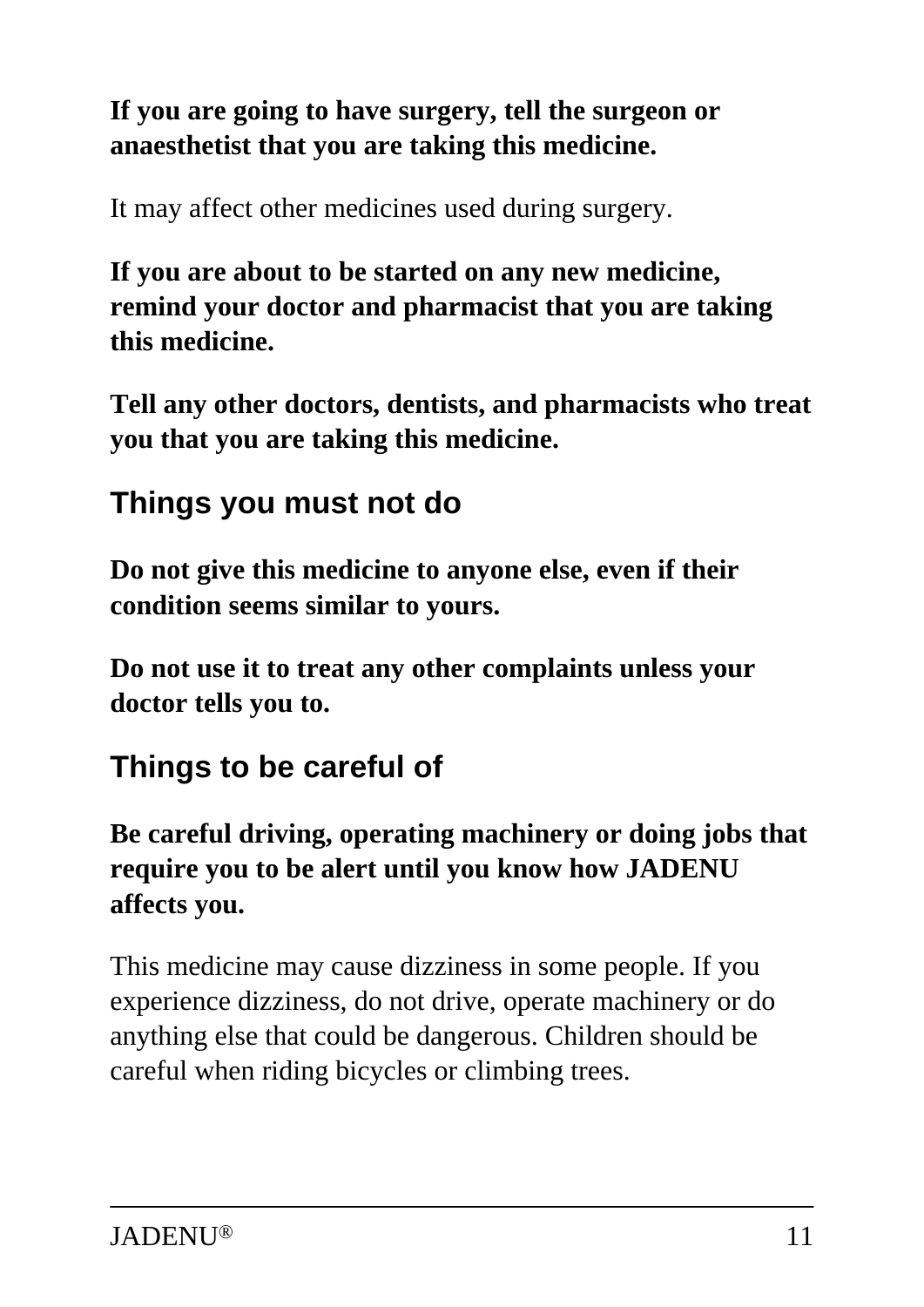# **Side effects**

#### **Tell your doctor or pharmacist as soon as possible if you do not feel well while you are taking JADENU even if you do not think it is connected with the medicine.**

All medicines can have side effects. Sometimes they are serious, but most of the time they are not. You may need medical treatment if you get some of the side effects.

#### **Elderly patients may experience more side effects than younger patients.**

Do not be alarmed by the following lists of side effects. You may not experience any of them. Ask your doctor or pharmacist to answer any questions you may have.

#### **STOP taking JADENU and seek medical help immediately if you or your child experience any of the following symptoms which may be signs of an allergic reaction:**

- difficulty in breathing and swallowing
- swelling of the face, lips, tongue or throat
- severe itching of the skin, with a red rash or raised bumps

#### **STOP taking JADENU and tell your doctor immediately if you notice any of the following:**

rash, red skin, blistering of the lips, eyes or mouth, skin peeling, high fever, flu-like symptoms and enlarged lymph nodes (signs of severe skin reaction)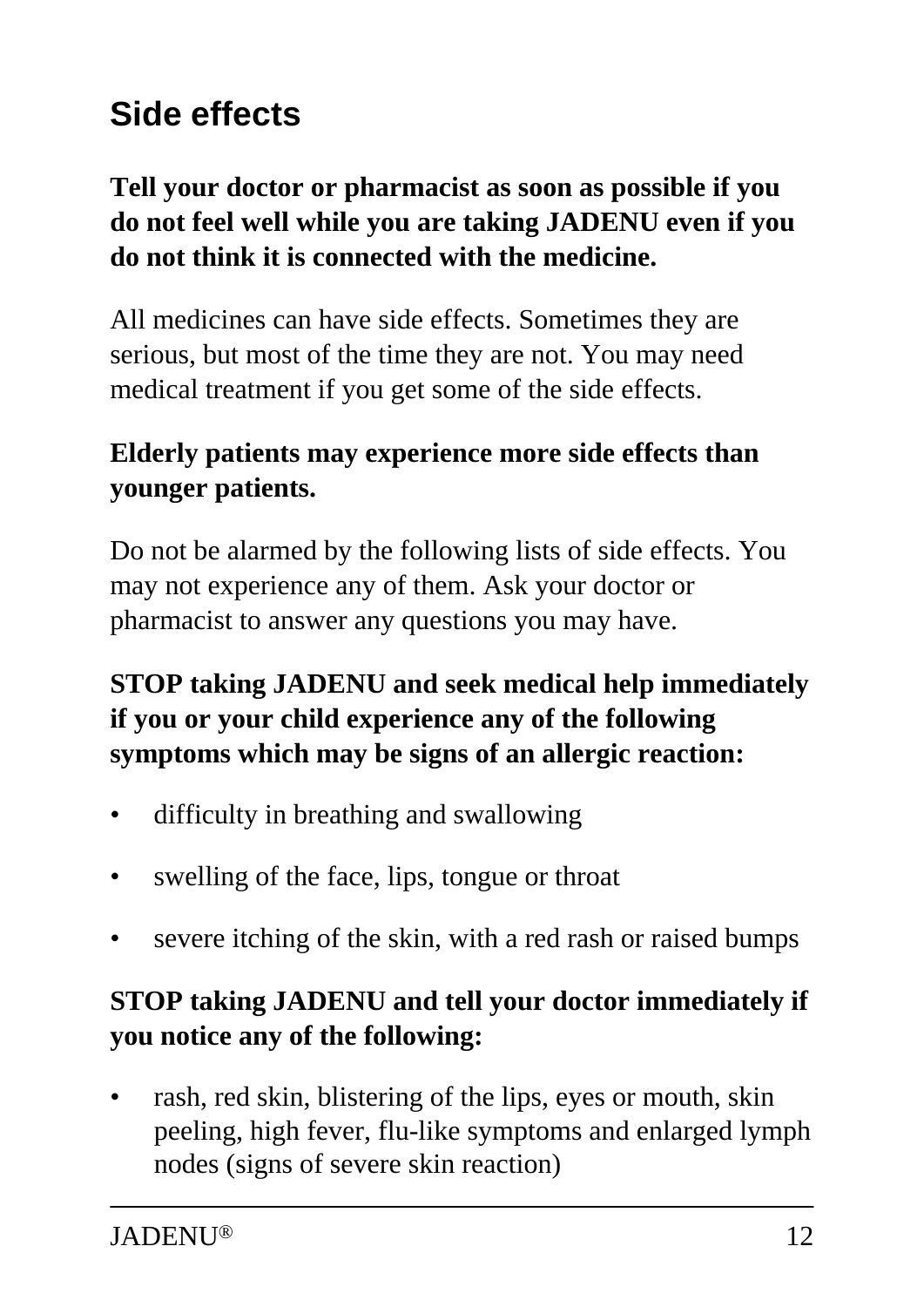- a substantially reduced urine output (sign of kidney problem)
- drowsiness, upper right abdominal pain, yellowing of your skin or eyes and dark urine (sign of liver problems)
- vomiting with blood and/or black stools
- frequent heartburn or abdominal pain (ulcers), particularly after eating or taking the drug
- blurred, cloudy or partial loss of vision
- hearing disturbances
- sudden back pain or pain on the right side of the abdomen (signs of gallstones)
- severe upper stomach pain (pancreatitis)
- tear in stomach or intestine wall that can be painful and cause nausea

The above list includes serious side effects which may require medical attention. These side effects do not occur frequently.

#### **Tell your doctor or pharmacist if you notice any of the following and they worry you:**

- nausea, diarrhoea, vomiting, pain in the abdomen, bloating, constipation or indigestion
- rash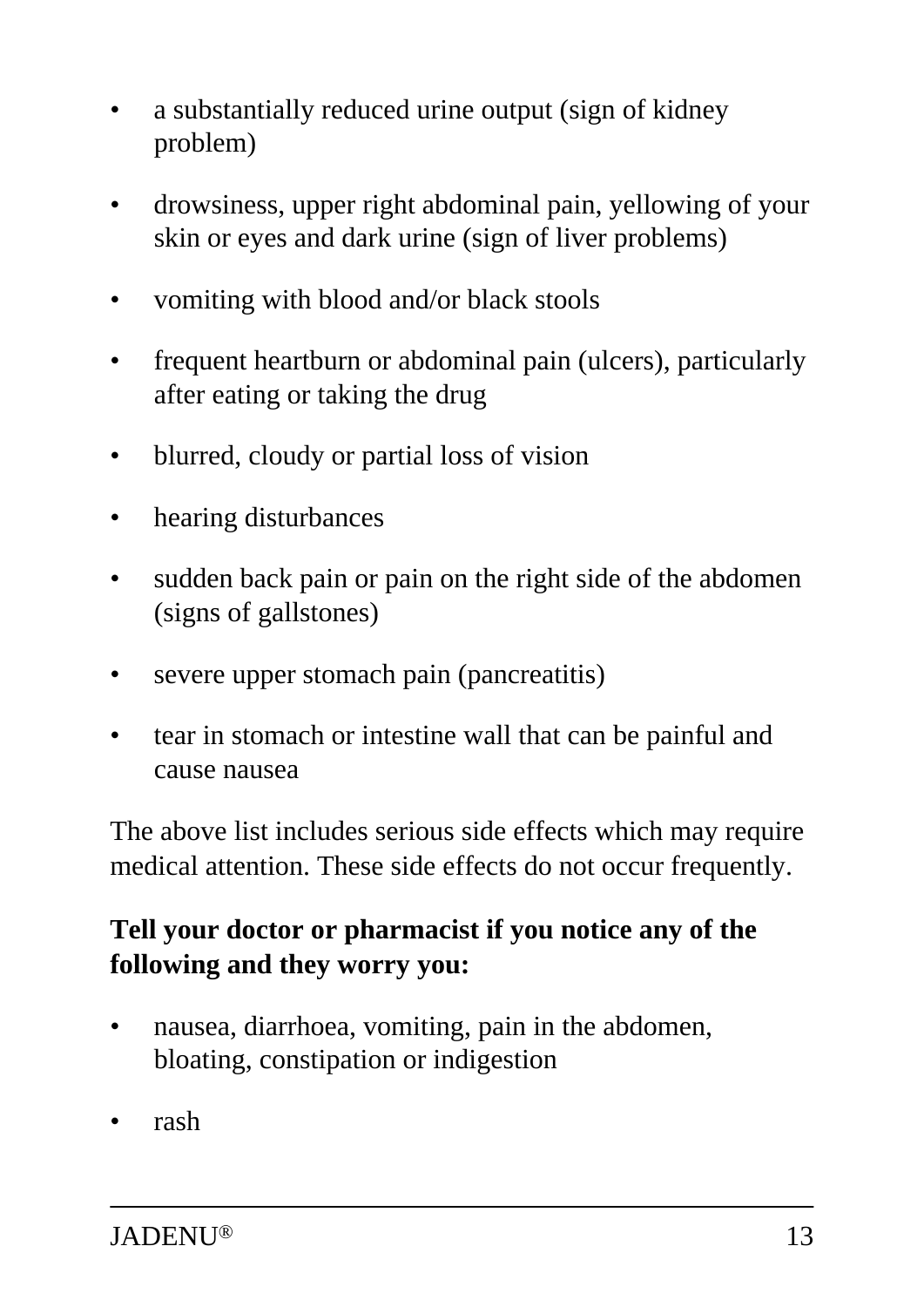- headache
- itching
- fever or symptoms of a cold or flu
- cough or sore throat
- dizziness
- swelling of arms or legs
- change in the colour of the skin
- anxiety
- trouble sleeping
- tiredness
- sore muscles or joints
- hair loss

The above list includes the more common side effects of your medicine. They are usually mild and short-lived.

#### **Tell your doctor or pharmacist if you notice anything that is making you feel unwell.**

Some people may have other side effects not yet known or mentioned in this leaflet. Some of these side effects, for example, changes in kidney and liver function, can only be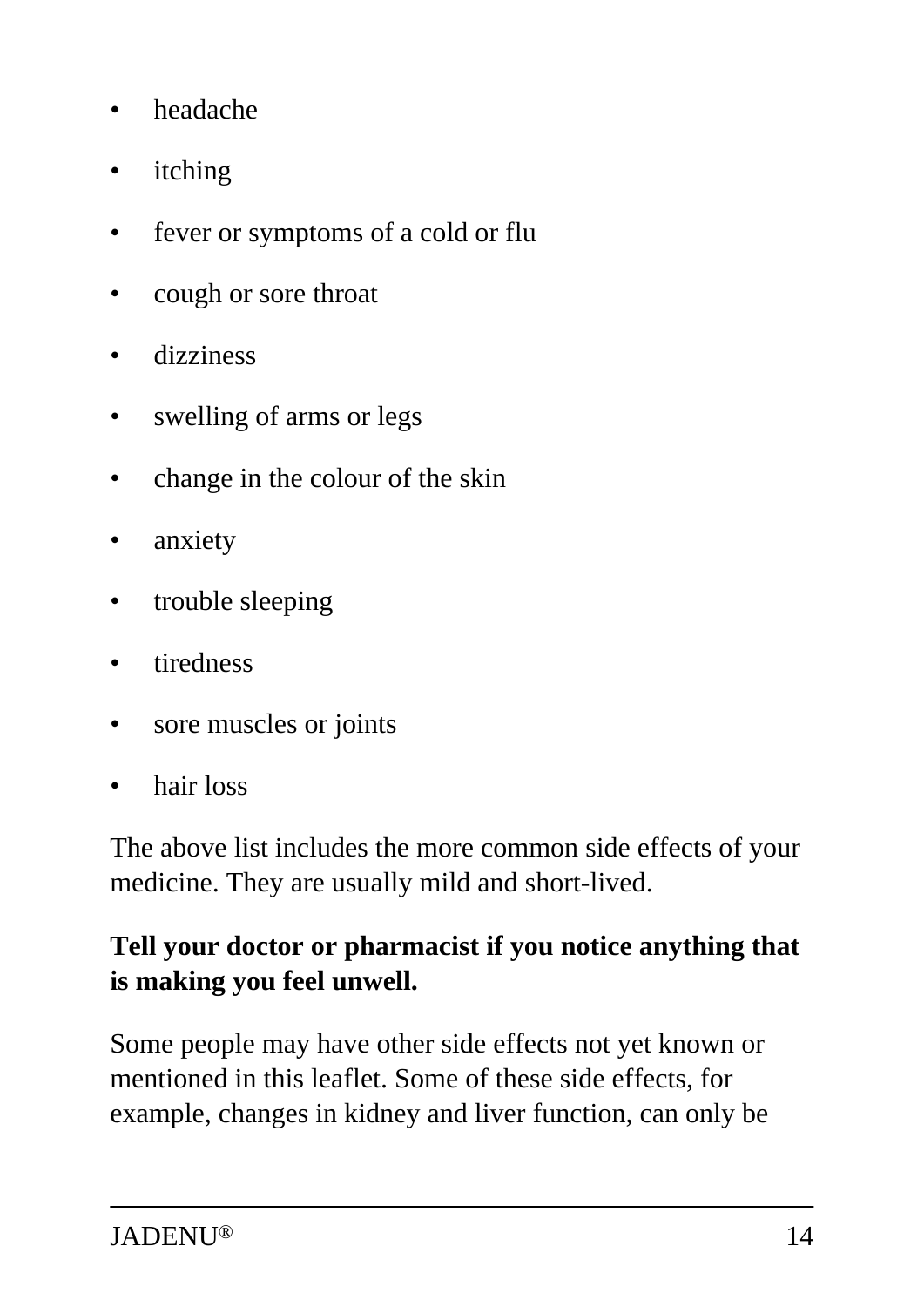found when your doctor does tests from time to time to check your progress.

# **After using JADENU**

# **Storage**

- Keep your medicine in the original container until it is time to take it.
- Store it in a cool, dry place, below 30°C
- Do not store this medicine or any other medicine in the bathroom or near a sink
- Do not leave it in the car or on window sills.

#### **Keep the medicine where children cannot reach it.**

A locked cupboard at least one-and-a-half metres above the ground is a good place to store medicines.

## **Disposal**

**If your doctor tells you to stop taking this medicine or the expiry date has passed, ask your pharmacist what to do with any medicine you have left over.**

# **Product description**

## **What it looks like**

JADENU 90 mg film-coated tablets: Light blue ovaloid filmcoated tablet with bevelled edges, debossed with 'NVR' on one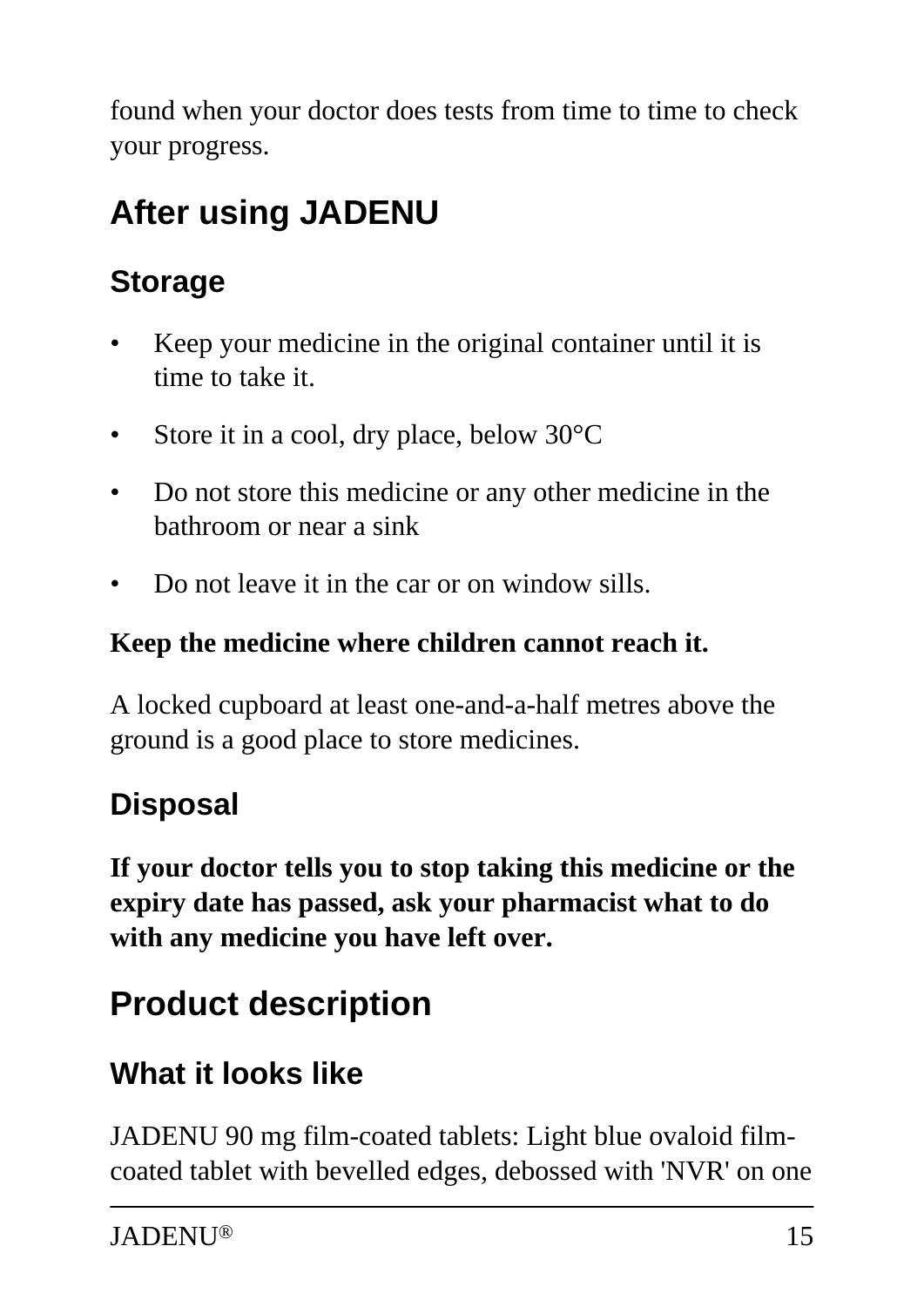side and '90' on a slight upward slope in between two debossed curved lines on the other side.

JADENU 180 mg film-coated tablets: Medium blue ovaloid film-coated tablet with bevelled edges, debossed with 'NVR' on one side and '180' on a slight upward slope in between two debossed curved lines on the other side.

JADENU 360 mg film-coated tablets: Dark blue ovaloid filmcoated tablet with bevelled edges, debossed with 'NVR' on one side and '360' on a slight upward slope in between two debossed curved lines on the other side

JADENU comes in packs of 30 film-coated tablets in blister packs.

## **Ingredients**

Contains either 90, 180 or 360 mg of deferasirox as the active ingredient. It also contains:

- microcrystalline cellulose
- crospovidone
- povidone
- magnesium stearate
- colloidal anhydrous silica
- poloxamer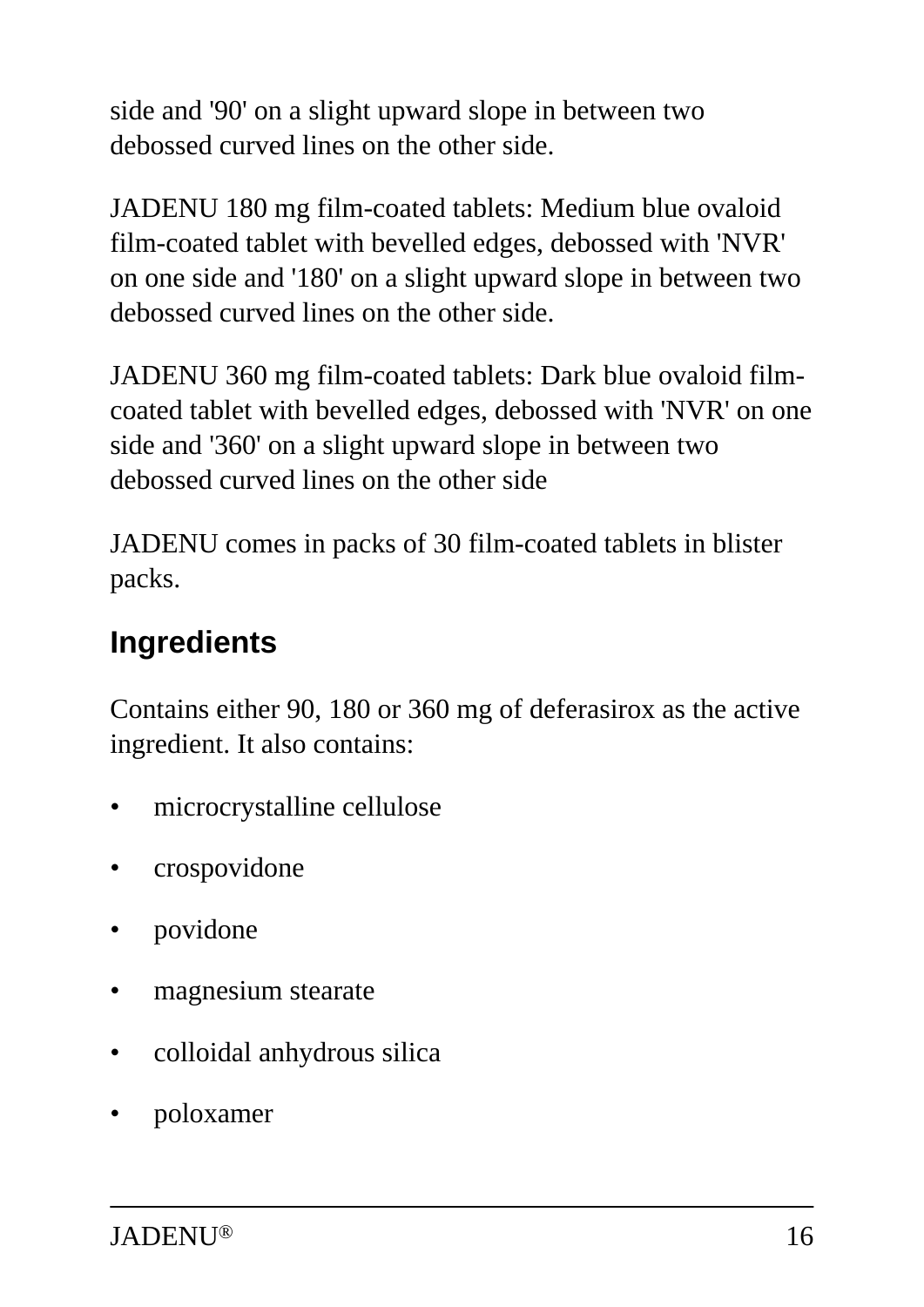- hypromellose
- titanium dioxide
- macrogol 4000
- purified talc
- indigo carmine aluminium lake

#### **Sponsor**

JADENU® is supplied in Australia by:

NOVARTIS Pharmaceuticals Australia Pty Limited

ABN 18 004 244 160

54 Waterloo Road

Macquarie Park NSW 2113

Telephone 1 800 671 203

Web site: www.novartis.com.au

® = Registered Trademark

This leaflet was prepared on 27 November 2019.